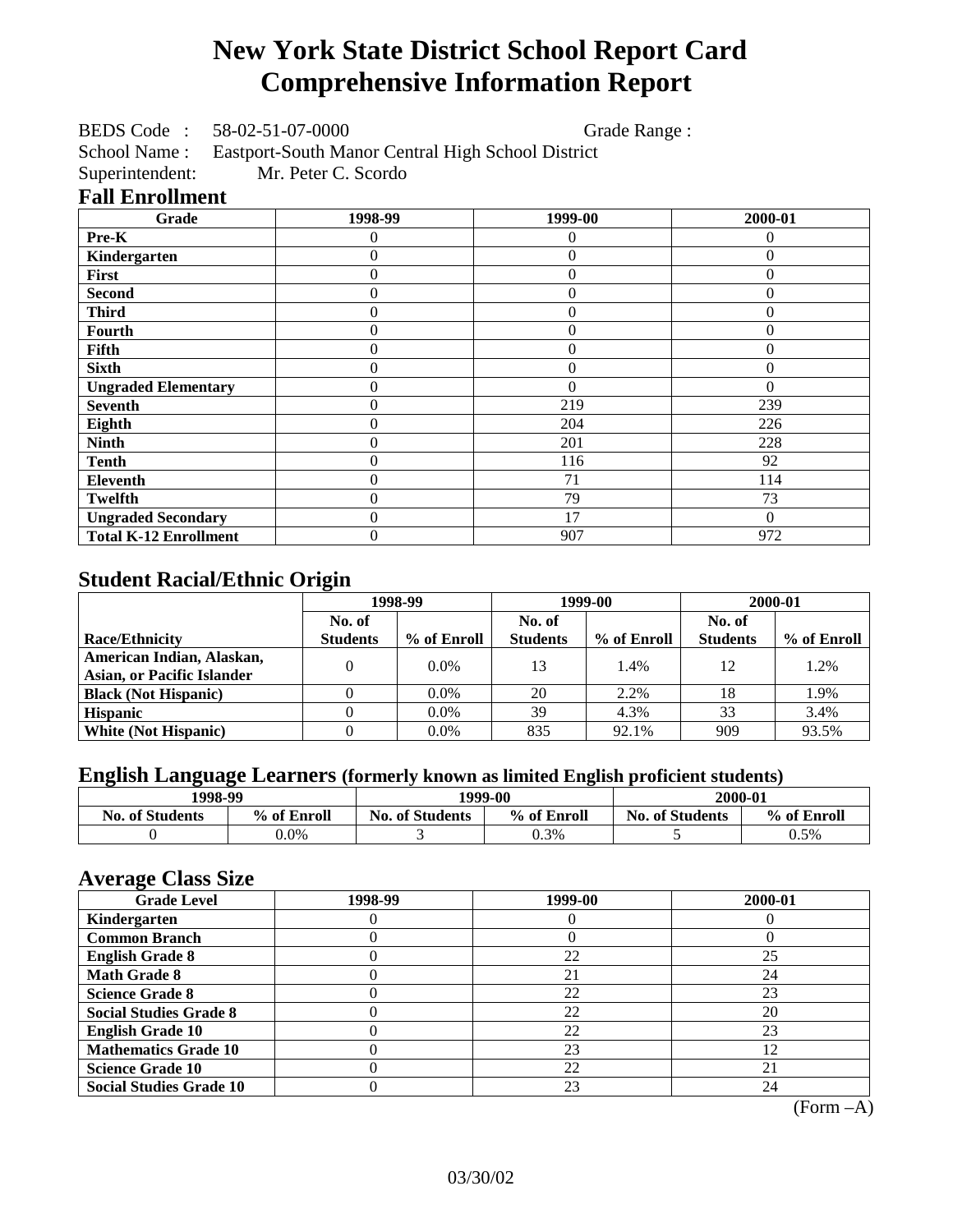## **District Need to Resource Capacity Category**

| <b>N/RC Category</b> | <b>Description</b>                                                  |
|----------------------|---------------------------------------------------------------------|
|                      | This is a school district with average student needs in relation to |
|                      | district resource capacity.                                         |

### **Similar School Group and Description**

| <b>Description</b> |
|--------------------|
|                    |
|                    |

**All schools within the same N/RC category are divided into three similar groups defined by the percentage of students in the school who are eligible for the free lunch program and/or who are English Language Learners (formerly known as Limited English proficient).**

## **Attendance and Suspension**

|                               |                 | 1997-98 |                 | 1998-99 |                          | 1999-00 |  |
|-------------------------------|-----------------|---------|-----------------|---------|--------------------------|---------|--|
|                               | No. of          | $%$ of  | No. of          | $%$ of  | No. of                   | $%$ of  |  |
|                               | <b>Students</b> | Enroll. | <b>Students</b> | Enroll. | <b>Students</b>          | Enroll. |  |
| <b>Annual Attendance Rate</b> |                 | $0.0\%$ |                 | $0.0\%$ |                          | 96.4%   |  |
| <b>Student Suspensions</b>    |                 | 0.0%    | 64              | $0.0\%$ | $\overline{\phantom{m}}$ | 8.5%    |  |

### **Student Socioeconomic and Stability Indicators (Percent of Enrollment)**

|                          | 1998-99 | 1999-00 | 2000-01 |
|--------------------------|---------|---------|---------|
| <b>Free Lunch</b>        | $0.0\%$ | 4.3%    | .8%     |
| <b>Reduced Lunch</b>     | $0.0\%$ | 1.7%    | .8%     |
| <b>Public Assistance</b> | 0%      | N/A     | N/A     |
| <b>Student Stability</b> | NA      | NA      | NA      |

### **Staff Counts**

| <b>Staff</b>                            | 2000-01 |
|-----------------------------------------|---------|
| <b>Total Teachers</b>                   | 101     |
| <b>Total Other Professional Staff</b>   | 10      |
| <b>Total Paraprofessionals</b>          |         |
| <b>Teaching out of Certification *</b>  |         |
| <b>Teachers with Temporary Licenses</b> |         |

\*Teaching out of certification more than on an incidental basis.

(Form –B)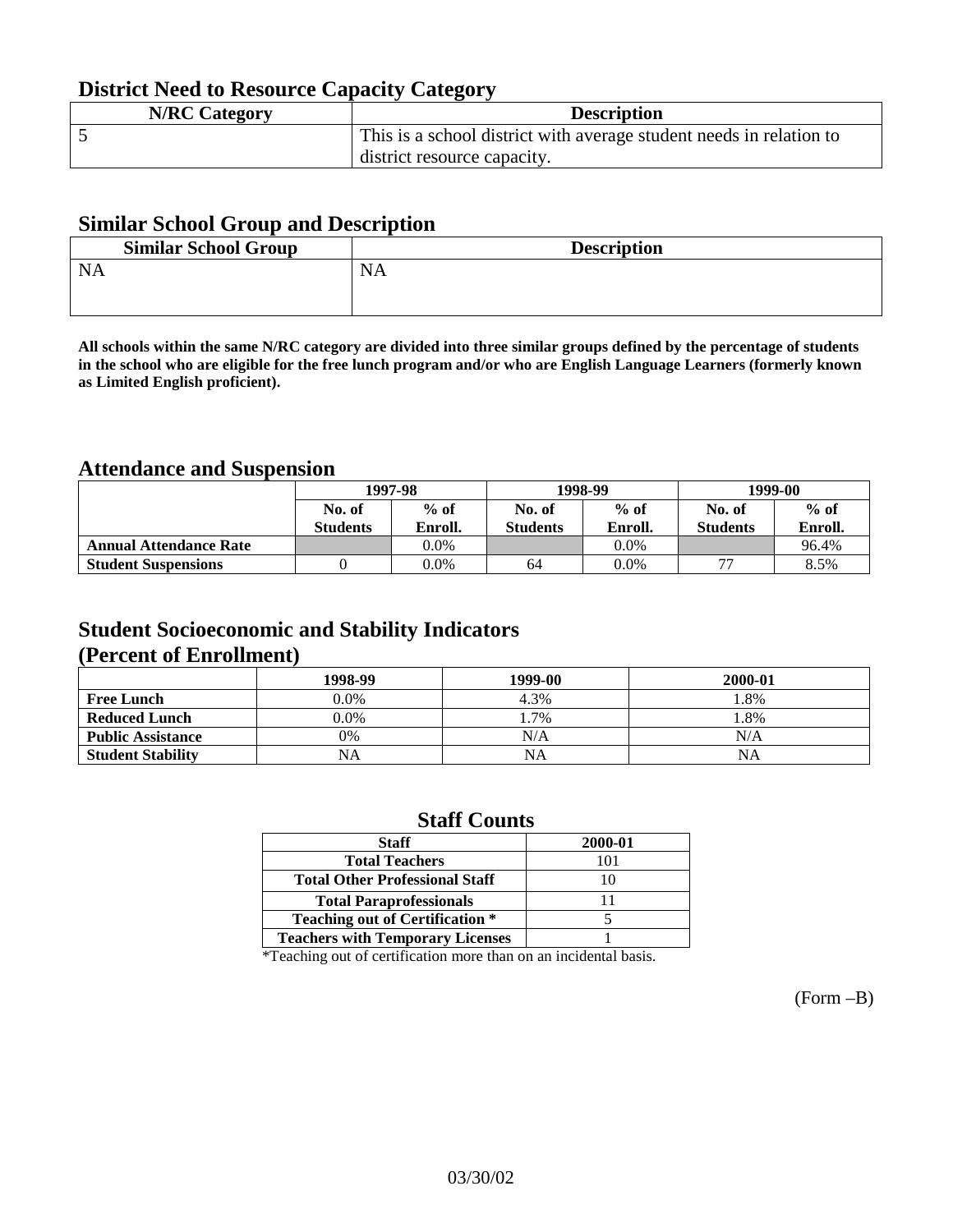# **High School Graduates and Dropouts**

|                                  | 1998-99                           |                                                    | 1999-00                   |                                   |                                                    | 2000-01                          |                                   |                                                    |
|----------------------------------|-----------------------------------|----------------------------------------------------|---------------------------|-----------------------------------|----------------------------------------------------|----------------------------------|-----------------------------------|----------------------------------------------------|
| <b>Total</b><br><b>Graduates</b> | <b>Regents</b><br><b>Diplomas</b> | $\frac{0}{0}$<br><b>Regents</b><br><b>Diplomas</b> | Total<br><b>Graduates</b> | <b>Regents</b><br><b>Diplomas</b> | $\frac{0}{0}$<br><b>Regents</b><br><b>Diplomas</b> | <b>Total</b><br><b>Graduates</b> | <b>Regents</b><br><b>Diplomas</b> | $\frac{0}{0}$<br><b>Regents</b><br><b>Diplomas</b> |
|                                  |                                   | $0\%$                                              | 82                        | 55                                | 67%                                                | 74                               | 37                                | 50%                                                |

## **High School Graduates\* Earning Regents Diplomas (All Students)**

## **Distribution of 2000-01 Graduates (All Students)**

|                | To 4-vear<br>College | To 2-year<br>College | <b>To Other Post-</b><br>Secondary | <b>To the Military</b> | <b>Employment</b> | <b>Other</b> |
|----------------|----------------------|----------------------|------------------------------------|------------------------|-------------------|--------------|
| <b>Number</b>  | 49                   | nη<br>نەت            |                                    |                        |                   |              |
| <b>Percent</b> | 66%                  | 31%                  | 0%                                 | 3%                     | 0%                | 0%           |

### **2000-01 High School Completers with Disabilities**

| Graduates* | <b>Regents</b><br><b>Diplomas</b> | <b>IEP Diplomas</b><br>or Certificates | <b>All 2000-01</b><br>completers |
|------------|-----------------------------------|----------------------------------------|----------------------------------|
| 'a         | b)                                |                                        | $(a+c)$                          |
|            |                                   |                                        |                                  |

\* Local Diplomas (including local diplomas with Regents endorsements)

### **High School Noncompletion Rates**

| $\overline{\phantom{0}}$ | 1998-99         |         |                 | 1999-00 | 2000-01         |         |
|--------------------------|-----------------|---------|-----------------|---------|-----------------|---------|
|                          | No. of          | $%$ of  | No. of          | $%$ of  | No. of          | $%$ of  |
|                          | <b>Students</b> | Enroll. | <b>Students</b> | Enroll. | <b>Students</b> | Enroll. |
| Dropped out              |                 | $0.0\%$ |                 | $0.0\%$ |                 | 0.2%    |
| Entered GED program*     |                 | $0.0\%$ |                 | $0.0\%$ |                 | $0.0\%$ |

\* The number and percentage of students who entered an alternative program leading to a high school equivalency diploma during each school year.

 $(Form - C)$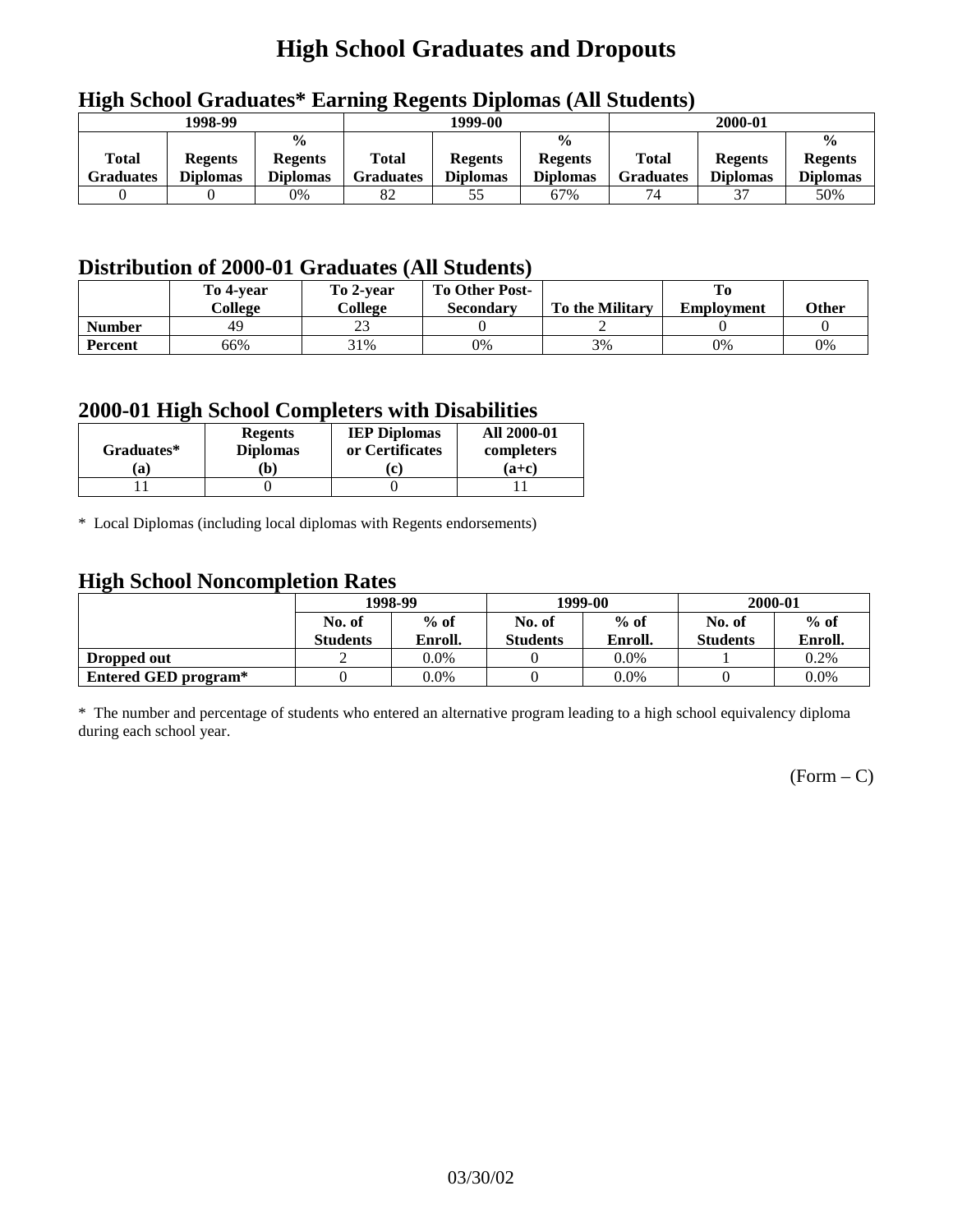# **Second Language Proficiency Examinations**

|                | 1998-99           |           |                   | 1999-00   | 2000-01           |           |  |
|----------------|-------------------|-----------|-------------------|-----------|-------------------|-----------|--|
| <b>Test</b>    | <b>No. Tested</b> | % Passing | <b>No. Tested</b> | % Passing | <b>No. Tested</b> | % Passing |  |
| French         |                   | 0%        | 21                | 95%       | 44                | 95%       |  |
| <b>German</b>  |                   | 0%        |                   | 0%        |                   | 0%        |  |
| <b>Italian</b> |                   | 0%        |                   | 0%        |                   | 0%        |  |
| Latin          |                   | 0%        |                   | 0%        |                   | 0%        |  |
| <b>Spanish</b> |                   | 0%        | 43                | 95%       | 29                | 97%       |  |

### **General Education Students**

### **Students with Disabilities**

|                | 1998-99    |           |                   | 1999-00   | 2000-01    |           |  |
|----------------|------------|-----------|-------------------|-----------|------------|-----------|--|
| <b>Test</b>    | No. Tested | % Passing | <b>No. Tested</b> | % Passing | No. Tested | % Passing |  |
| French         |            | 0%        |                   |           |            |           |  |
| <b>German</b>  |            | 0%        |                   | $0\%$     |            | 0%        |  |
| Italian        |            | 0%        |                   | 0%        |            | 0%        |  |
| Latin          |            | 0%        |                   | $0\%$     |            | 0%        |  |
| <b>Spanish</b> |            | 0%        |                   | 100%      |            |           |  |

**School reports contain data for students with disabilities for the 1999-00 and 2000-01 school years only because of changes in data collection procedures; 1998-99 data do not appear. District reports contain data for all students with disabilities enrolled in the district for the 1998-99, 1999-00 and 2000-01 school years.**

 $(Form - D)$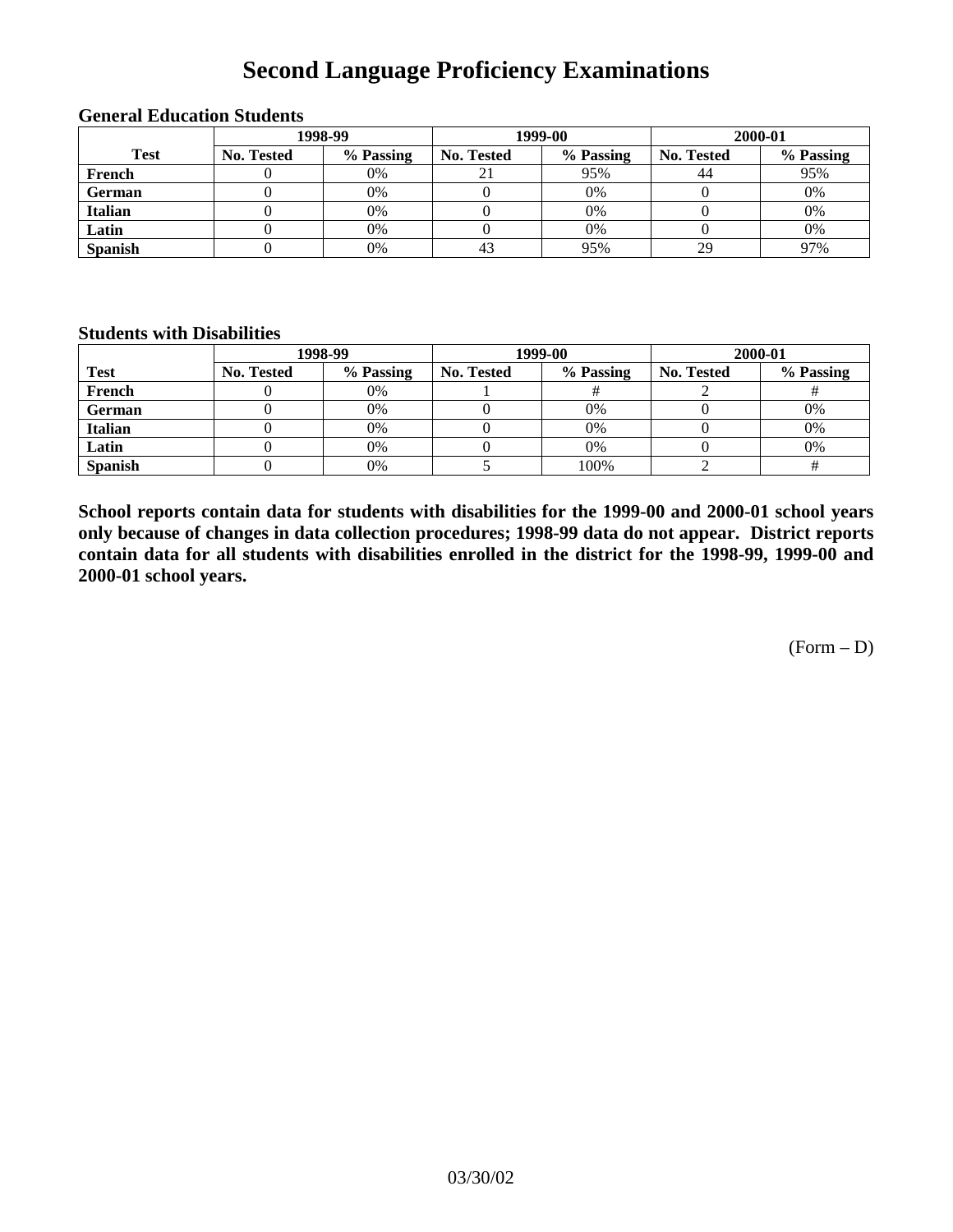## **Regents Competency Tests**

| 1998-99               |                   |           |            | 1999-00   | 2000-01           |           |  |
|-----------------------|-------------------|-----------|------------|-----------|-------------------|-----------|--|
| <b>Test</b>           | <b>No. Tested</b> | % Passing | No. Tested | % Passing | <b>No. Tested</b> | % Passing |  |
| <b>Math</b>           |                   | 0%        |            |           |                   | 0%        |  |
| <b>Science</b>        |                   | 0%        |            | 0%        |                   | 0%        |  |
| <b>Reading</b>        |                   | 0%        |            | $0\%$     |                   | 0%        |  |
| Writing               |                   | 0%        |            | 0%        |                   | 0%        |  |
| <b>Global Studies</b> |                   | 0%        |            |           |                   | 0%        |  |
| US Hist & Gov't.      |                   | 0%        |            | 50%       |                   | 0%        |  |

#### **General Education Students**

#### **Students with Disabilities**

|                       |                   | 1998-99   | 1999-00    |           | 2000-01    |           |
|-----------------------|-------------------|-----------|------------|-----------|------------|-----------|
| <b>Test</b>           | <b>No. Tested</b> | % Passing | No. Tested | % Passing | No. Tested | % Passing |
| <b>Math</b>           |                   | 0%        | 12         | 92%       |            |           |
| <b>Science</b>        |                   | 0%        |            | 83%       |            | 50%       |
| <b>Reading</b>        |                   | 0%        |            | $0\%$     |            | Ħ         |
| Writing               |                   | 0%        |            |           |            | 0%        |
| <b>Global Studies</b> |                   | 0%        |            | 0%        |            | 83%       |
| US Hist & Gov't.      |                   | 0%        |            |           |            | 91%       |

**School reports contain data for students with disabilities for the 1999-00 and 2000-01 school years only because of changes in data collection procedures; 1998-99 data do not appear. District reports contain data for all students with disabilities enrolled in the district for the 1998-99, 1999-00 and 2000-01 school years.**

(Form –E)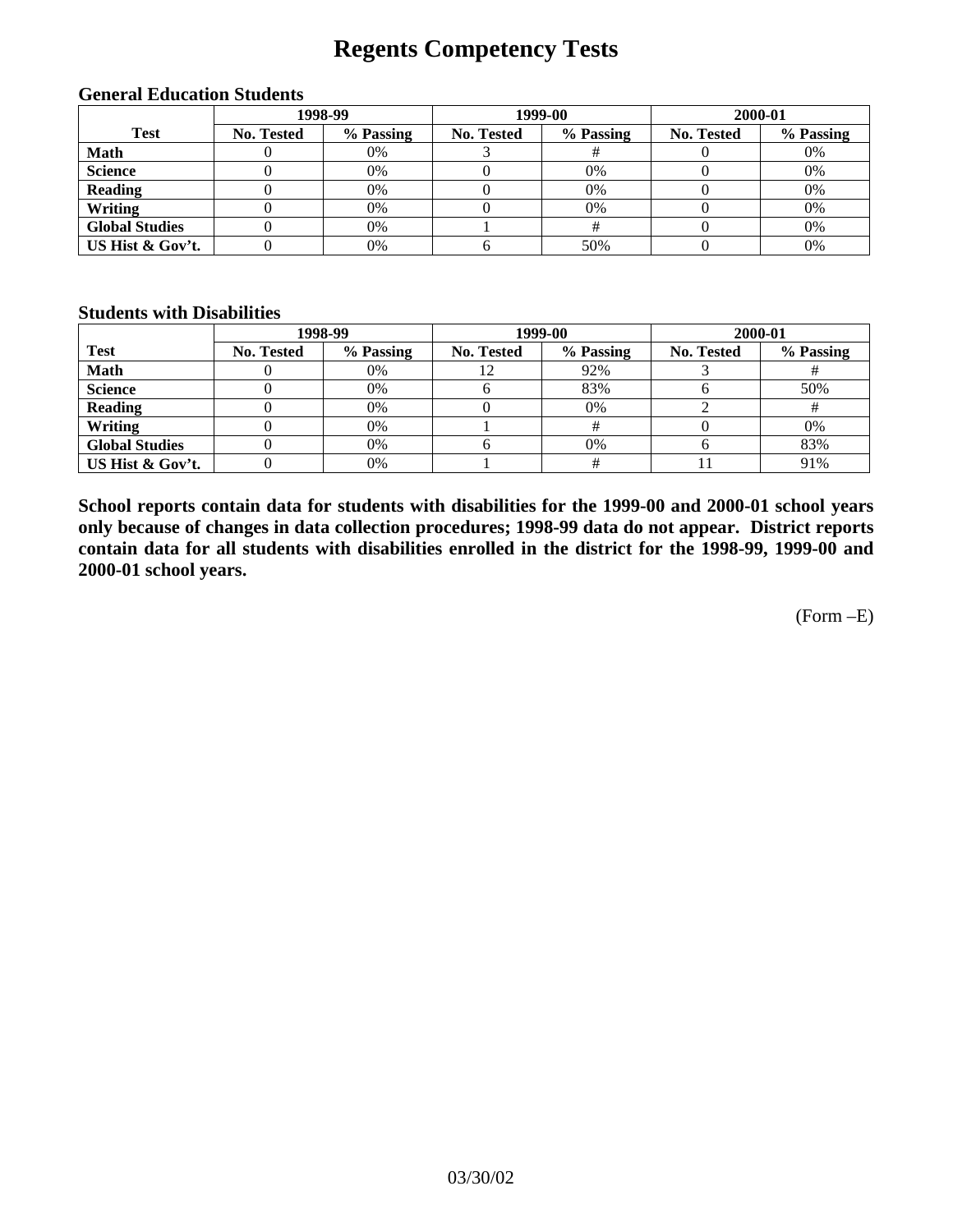|                                                             | <b>All Students</b> |                                                        |                 | <b>Students with Disabilities</b> |                 |                  |  |  |
|-------------------------------------------------------------|---------------------|--------------------------------------------------------|-----------------|-----------------------------------|-----------------|------------------|--|--|
|                                                             | 1999                | 2000                                                   | 2001            | 1999                              | 2000            | 2001             |  |  |
|                                                             |                     | <b>Comprehensive English</b>                           |                 |                                   |                 |                  |  |  |
| Number Tested                                               | $\mathbf{0}$        | 73                                                     | 86              | $\overline{0}$                    | $\,8\,$         | 16               |  |  |
| Number scoring 55 to 100                                    | $\overline{0}$      | 72                                                     | 84              | $\overline{0}$                    | $\overline{8}$  | 14               |  |  |
| Number scoring 65 to 100                                    | $\overline{0}$      | 69                                                     | 78              | $\overline{0}$                    | $\overline{5}$  | 9                |  |  |
| Number scoring 85 to 100                                    | $\overline{0}$      | 14                                                     | $\overline{31}$ | $\overline{0}$                    | $\overline{0}$  | $\overline{0}$   |  |  |
| Percentage of Tested Scoring 55-100                         | 0%                  | 99%                                                    | 98%             | 0%                                | 100%            | 88%              |  |  |
| Percentage of Tested Scoring 65-100                         | 0%                  | 95%                                                    | 91%             | 0%                                | 62%             | 56%              |  |  |
| Percentage of Tested Scoring 85-100                         | 0%                  | 19%                                                    | 36%             | $0\%$                             | 0%              | $0\%$            |  |  |
|                                                             |                     | Math I                                                 |                 |                                   |                 |                  |  |  |
| Number Tested                                               | $\boldsymbol{0}$    | 171                                                    | 14              | $\boldsymbol{0}$                  | 21              | $\sqrt{6}$       |  |  |
| Number scoring 55 to 100                                    | $\overline{0}$      | $\overline{151}$                                       | $\tau$          | $\overline{0}$                    | 12              | 3                |  |  |
| Number scoring 65 to 100                                    | $\overline{0}$      | 131                                                    | 1               | $\mathbf{0}$                      | $\overline{7}$  | $\mathbf{1}$     |  |  |
| Number scoring 85 to 100                                    | $\overline{0}$      | 63                                                     | $\overline{0}$  | $\overline{0}$                    | $\overline{2}$  | $\overline{0}$   |  |  |
| Percentage of Tested Scoring 55-100                         | $\overline{0\%}$    | 88%                                                    | 50%             | 0%                                | 57%             | 50%              |  |  |
| Percentage of Tested Scoring 65-100                         | 0%                  | 77%                                                    | 7%              | 0%                                | 33%             | 17%              |  |  |
| Percentage of Tested Scoring 85-100                         | 0%                  | 37%                                                    | 0%              | 0%                                | 10%             | $0\%$            |  |  |
| Math A                                                      |                     |                                                        |                 |                                   |                 |                  |  |  |
| Number Tested                                               | $\boldsymbol{0}$    | $\theta$                                               | $\mathbf{0}$    | $\overline{0}$                    | $\mathbf{0}$    | $\mathbf{0}$     |  |  |
| Number scoring 55 to 100                                    | $\overline{0}$      | $\overline{0}$                                         | $\overline{0}$  | $\overline{0}$                    | $\overline{0}$  | $\overline{0}$   |  |  |
| Number scoring 65 to 100                                    | $\boldsymbol{0}$    | $\mathbf{0}$                                           | $\mathbf{0}$    | $\overline{0}$                    | $\mathbf{0}$    | $\boldsymbol{0}$ |  |  |
| Number scoring 85 to 100                                    | $\mathbf{0}$        | $\mathbf{0}$                                           | $\mathbf{0}$    | $\overline{0}$                    | $\mathbf{0}$    | $\boldsymbol{0}$ |  |  |
| Percentage of Tested Scoring 55-100                         | 0%                  | 0%                                                     | 0%              | 0%                                | 0%              | 0%               |  |  |
| Percentage of Tested Scoring 65-100                         | 0%                  | 0%                                                     | 0%              | 0%                                | 0%              | 0%               |  |  |
| Percentage of Tested Scoring 85-100                         | 0%                  | 0%                                                     | 0%              | 0%                                | 0%              | 0%               |  |  |
|                                                             |                     | <b>Global Studies (last administered January 2000)</b> |                 |                                   |                 |                  |  |  |
| Number Tested                                               | $\overline{0}$      | 120                                                    |                 | $\boldsymbol{0}$                  | 20              |                  |  |  |
| Number scoring 55 to 100                                    | $\mathbf{0}$        | $10\overline{8}$                                       |                 | $\overline{0}$                    | $\overline{15}$ |                  |  |  |
| Number scoring 65 to 100                                    | $\overline{0}$      | $\overline{92}$                                        |                 | $\overline{0}$                    | 6               |                  |  |  |
| Number scoring 85 to 100                                    | $\overline{0}$      | $\overline{39}$                                        |                 | $\theta$                          | 1               |                  |  |  |
| Percentage of Tested Scoring 55-100                         | 0%                  | 90%                                                    |                 | 0%                                | 75%             |                  |  |  |
| Percentage of Tested Scoring 65-100                         | 0%                  | 77%                                                    |                 | 0%                                | 30%             |                  |  |  |
| Percentage of Tested Scoring 85-100                         | 0%                  | 33%                                                    |                 | 0%                                | 5%              |                  |  |  |
| Global History and Geography (first administered June 2000) |                     |                                                        |                 |                                   |                 |                  |  |  |
| Number Tested                                               |                     | 0                                                      | 89              |                                   | $\mathbf{0}$    | 13               |  |  |
| Number scoring 55 to 100                                    |                     | $\boldsymbol{0}$                                       | 87              |                                   | $\mathbf{0}$    | 11               |  |  |
| Number scoring 65 to 100                                    |                     | $\overline{0}$                                         | 87              |                                   | $\overline{0}$  | 11               |  |  |
| Number scoring 85 to 100                                    |                     | $\overline{0}$                                         | $\overline{36}$ |                                   | $\overline{0}$  | $\overline{3}$   |  |  |
| Percentage of Tested Scoring 55-100                         |                     | 0%                                                     | 98%             |                                   | 0%              | 85%              |  |  |
| Percentage of Tested Scoring 65-100                         |                     | 0%                                                     | 98%             |                                   | $0\%$           | 85%              |  |  |
| Percentage of Tested Scoring 85-100                         |                     | 0%                                                     | 40%             |                                   | 0%              | 23%              |  |  |

 $(Form - G)$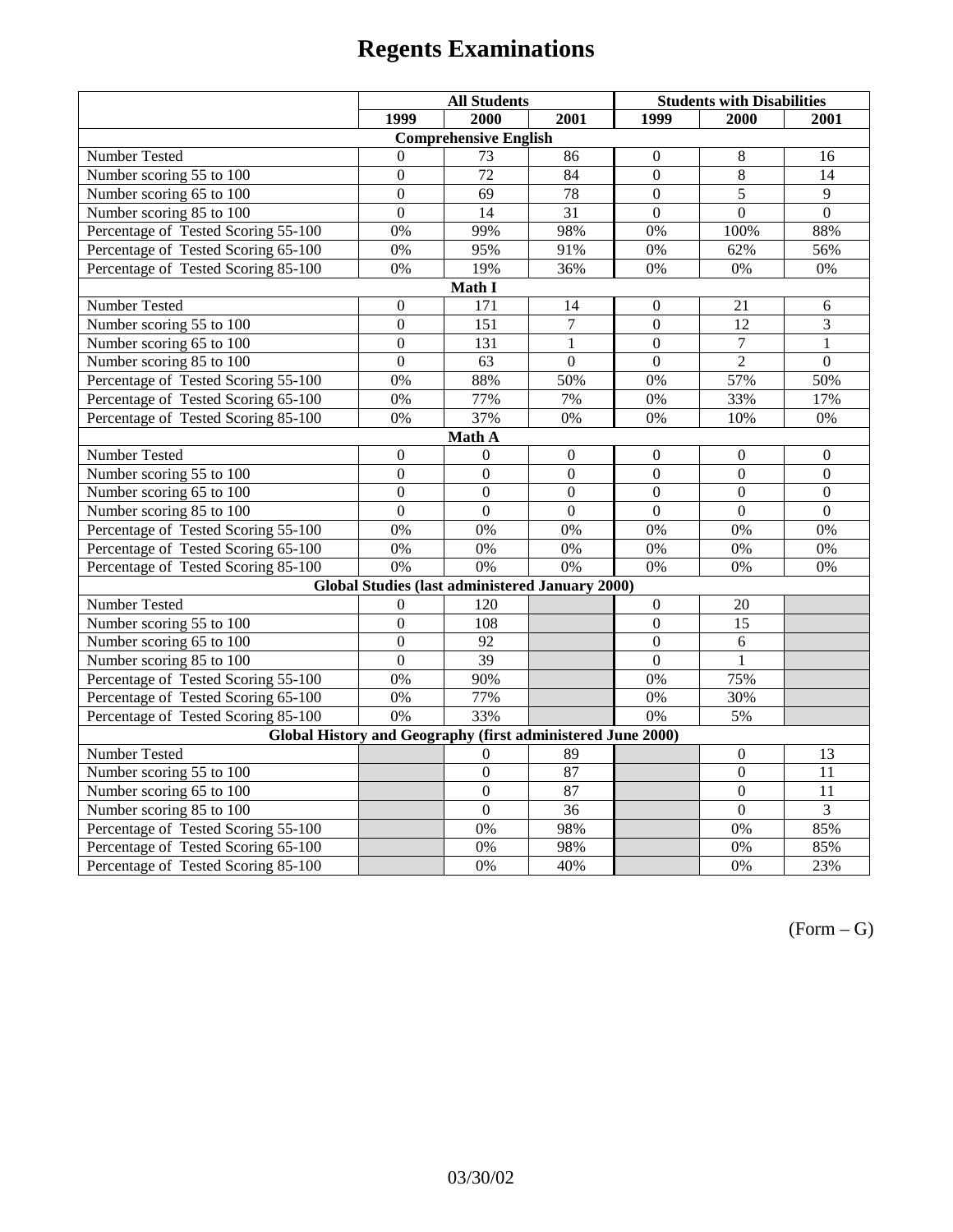|                                                              | <b>All Students</b> |      |      |          | <b>Students with Disabilities</b> |          |
|--------------------------------------------------------------|---------------------|------|------|----------|-----------------------------------|----------|
|                                                              | 1999                | 2000 | 2001 | 1999     | 2000                              | 2001     |
| U.S. History and Government (last administered January 2001) |                     |      |      |          |                                   |          |
| Number Tested                                                | 0                   | 75   |      | $\theta$ | 10                                |          |
| Number scoring 55 to 100                                     | $\overline{0}$      | 69   | #    | $\Omega$ | 10                                | #        |
| Number scoring 65 to 100                                     | $\overline{0}$      | 66   | #    | $\theta$ | 9                                 | #        |
| Number scoring 85 to 100                                     | $\theta$            | 13   | #    | $\Omega$ | $\Omega$                          | #        |
| Percentage of Tested Scoring 55-100                          | 0%                  | 92%  | #    | 0%       | 100%                              | #        |
| Percentage of Tested Scoring 65-100                          | $0\%$               | 88%  | #    | $0\%$    | 90%                               | #        |
| Percentage of Tested Scoring 85-100                          | $0\%$               | 17%  | #    | $0\%$    | 0%                                | #        |
| U.S. History and Government (first administered June 2001)   |                     |      |      |          |                                   |          |
| <b>Number Tested</b>                                         |                     |      | 119  |          |                                   | 18       |
| Number scoring 55 to 100                                     |                     |      | 106  |          |                                   | 10       |
| Number scoring 65 to 100                                     |                     |      | 95   |          |                                   | 3        |
| Number scoring 85 to 100                                     |                     |      | 40   |          |                                   | $\Omega$ |
| Percentage of Tested Scoring 55-100                          |                     |      | 89%  |          |                                   | 56%      |
| Percentage of Tested Scoring 65-100                          |                     |      | 80%  |          |                                   | 17%      |
| Percentage of Tested Scoring 85-100                          |                     |      | 34%  |          |                                   | 0%       |

(Form – H)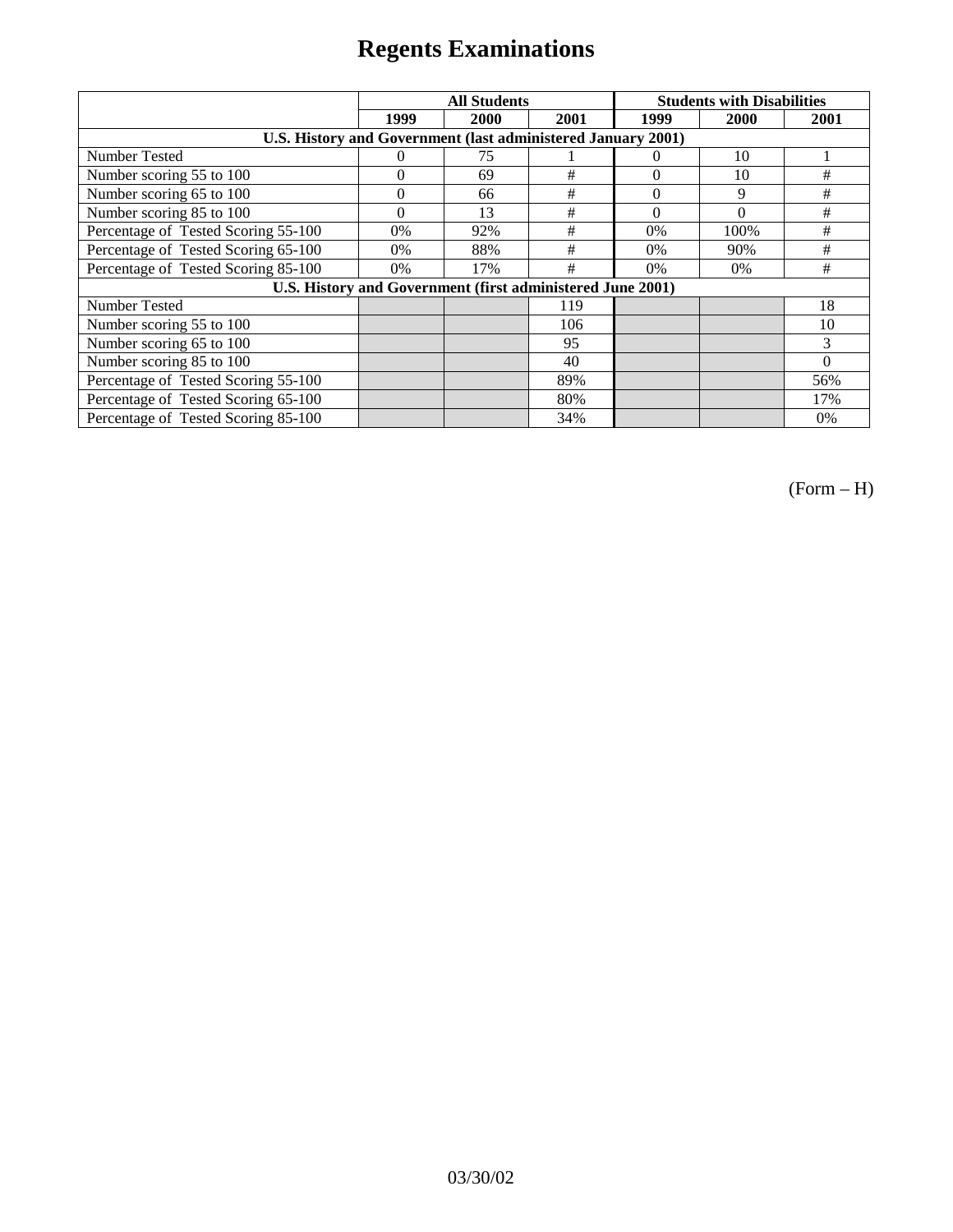# **Average Grade Enrollment**

### **All Students**

| Year | Grade 9<br><b>Enrollment</b><br>(June) | Grade 10<br><b>Enrollment</b><br>(June) | Grade 11<br><b>Enrollment</b><br>(June) | Grade 12<br><b>Enrollment</b><br>(June) | $AGE^*$ |
|------|----------------------------------------|-----------------------------------------|-----------------------------------------|-----------------------------------------|---------|
| 1999 |                                        |                                         |                                         |                                         |         |
| 2000 | 197                                    | 119                                     |                                         | 78                                      | 116     |
| 2001 | 247                                    | 92                                      | 119                                     | 72                                      | 133     |

\* In schools with no grade 9 - 12 enrollment, AGE is the grade 8 enrollment

#### **Students with Disabilities**

| Year | Grade 9<br><b>Enrollment</b><br>(June) | Grade 10<br><b>Enrollment</b><br>(June) | Grade 11<br><b>Enrollment</b><br>(June) | Grade 12<br><b>Enrollment</b><br>(June) | $AGE^*$ |
|------|----------------------------------------|-----------------------------------------|-----------------------------------------|-----------------------------------------|---------|
| 1999 |                                        |                                         |                                         |                                         |         |
| 2000 | 33                                     |                                         |                                         | 15                                      | 19      |
| 2001 | 43                                     |                                         | 16                                      |                                         | 21      |

\* In schools with no grade 9 - 12 enrollment, AGE is the grade 8 enrollment

(Form – I)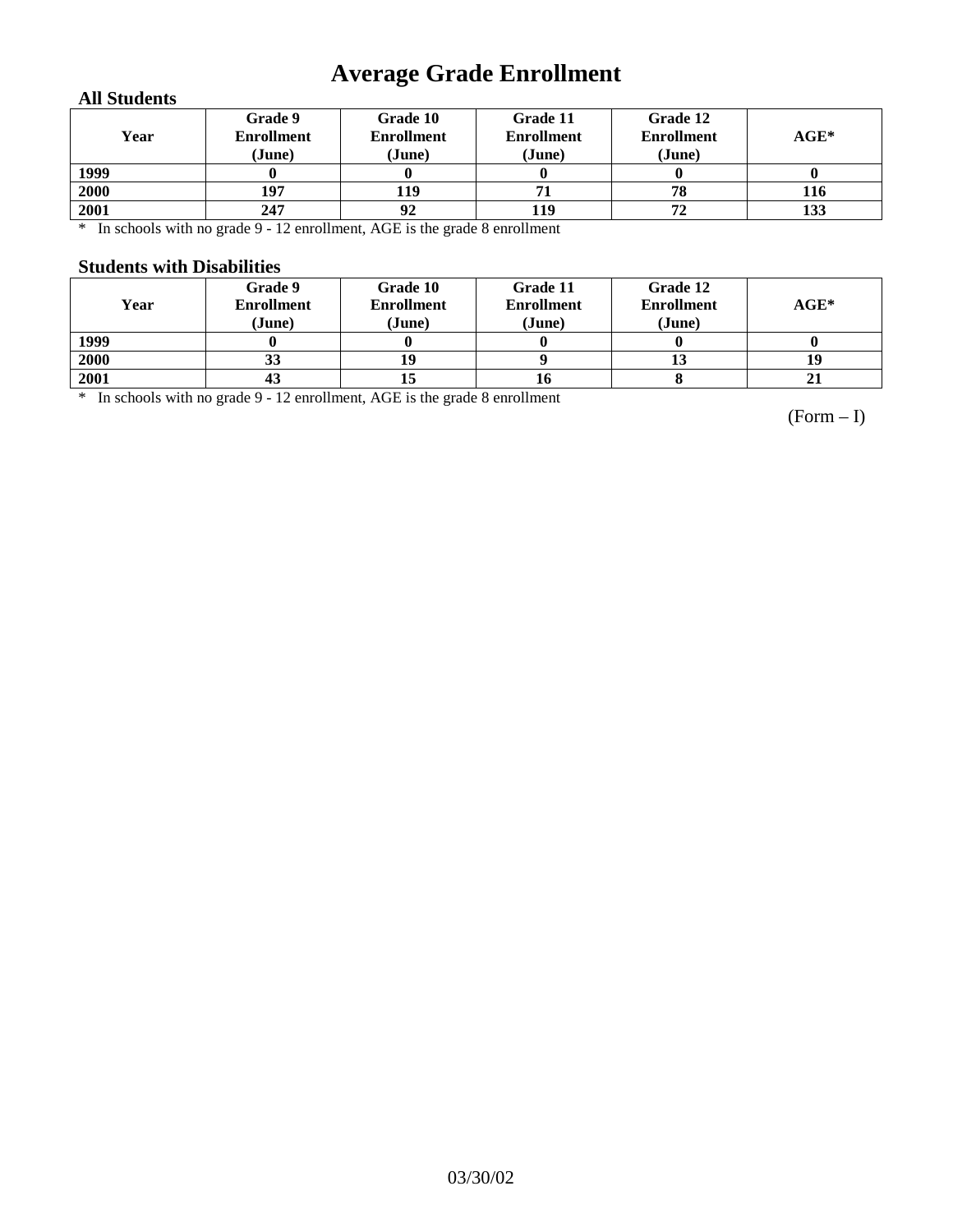|                                       | <b>All Students</b> |                             |                  | <b>Students with Disabilities</b> |                  |                  |  |  |
|---------------------------------------|---------------------|-----------------------------|------------------|-----------------------------------|------------------|------------------|--|--|
|                                       | 1999                | 2000                        | 2001             | 1999                              | 2000             | 2001             |  |  |
| <b>Average Grade Enrollment (AGE)</b> | $\Omega$            | 116                         | 133              | $\Omega$                          | $\overline{19}$  | 21               |  |  |
|                                       |                     | <b>Comprehensive French</b> |                  |                                   |                  |                  |  |  |
| <b>Number Tested</b>                  | $\mathbf{0}$        | 25                          | 15               | $\theta$                          | $\theta$         | $\mathbf{0}$     |  |  |
| Number scoring 55 to 100              | $\overline{0}$      | $\overline{25}$             | $\overline{15}$  | $\overline{0}$                    | $\overline{0}$   | $\overline{0}$   |  |  |
| Number scoring 65 to 100              | $\mathbf{0}$        | 25                          | 15               | $\mathbf{0}$                      | $\overline{0}$   | $\mathbf{0}$     |  |  |
| Number scoring 85 to 100              | $\overline{0}$      | 11                          | 9                | $\overline{0}$                    | $\overline{0}$   | $\mathbf{0}$     |  |  |
| Percentage of AGE Tested              | 0%                  | 22%                         | 11%              | 0%                                | 0%               | 0%               |  |  |
| Percentage of AGE Scoring 55-100      | 0%                  | 22%                         | 11%              | 0%                                | 0%               | 0%               |  |  |
| Percentage of AGE Scoring 65-100      | 0%                  | 22%                         | 11%              | 0%                                | 0%               | 0%               |  |  |
| Percentage of AGE Scoring 85-100      | 0%                  | 9%                          | 7%               | $0\%$                             | 0%               | $0\%$            |  |  |
| Percentage of Tested Scoring 65-100   | 0%                  | 100%                        | 100%             | 0%                                | 0%               | 0%               |  |  |
| <b>Comprehensive Italian</b>          |                     |                             |                  |                                   |                  |                  |  |  |
| Number Tested                         | $\Omega$            | $\Omega$                    | $\boldsymbol{0}$ | $\boldsymbol{0}$                  | $\Omega$         | $\Omega$         |  |  |
| Number scoring 55 to 100              | $\boldsymbol{0}$    | $\boldsymbol{0}$            | $\boldsymbol{0}$ | $\boldsymbol{0}$                  | $\boldsymbol{0}$ | $\boldsymbol{0}$ |  |  |
| Number scoring 65 to 100              | $\mathbf{0}$        | $\mathbf{0}$                | $\overline{0}$   | $\overline{0}$                    | $\overline{0}$   | $\mathbf{0}$     |  |  |
| Number scoring 85 to 100              | $\overline{0}$      | $\overline{0}$              | $\overline{0}$   | $\overline{0}$                    | $\overline{0}$   | $\overline{0}$   |  |  |
| Percentage of AGE Tested              | 0%                  | 0%                          | 0%               | 0%                                | 0%               | 0%               |  |  |
| Percentage of AGE Scoring 55-100      | 0%                  | 0%                          | 0%               | 0%                                | 0%               | 0%               |  |  |
| Percentage of AGE Scoring 65-100      | 0%                  | 0%                          | 0%               | 0%                                | 0%               | 0%               |  |  |
| Percentage of AGE Scoring 85-100      | 0%                  | 0%                          | 0%               | 0%                                | 0%               | 0%               |  |  |
| Percentage of Tested Scoring 65-100   | 0%                  | 0%                          | 0%               | 0%                                | 0%               | 0%               |  |  |
|                                       |                     | <b>Comprehensive German</b> |                  |                                   |                  |                  |  |  |
| Number Tested                         | $\boldsymbol{0}$    | $\mathbf{0}$                | $\boldsymbol{0}$ | $\mathbf{0}$                      | $\boldsymbol{0}$ | $\mathbf{0}$     |  |  |
| Number scoring 55 to 100              | $\mathbf{0}$        | $\overline{0}$              | $\overline{0}$   | $\boldsymbol{0}$                  | $\boldsymbol{0}$ | $\theta$         |  |  |
| Number scoring 65 to 100              | $\overline{0}$      | $\overline{0}$              | $\overline{0}$   | $\overline{0}$                    | $\boldsymbol{0}$ | $\overline{0}$   |  |  |
| Number scoring 85 to 100              | $\overline{0}$      | $\overline{0}$              | $\overline{0}$   | $\overline{0}$                    | $\overline{0}$   | $\mathbf{0}$     |  |  |
| Percentage of AGE Tested              | 0%                  | 0%                          | 0%               | 0%                                | 0%               | 0%               |  |  |
| Percentage of AGE Scoring 55-100      | 0%                  | 0%                          | 0%               | 0%                                | 0%               | 0%               |  |  |
| Percentage of AGE Scoring 65-100      | 0%                  | 0%                          | 0%               | 0%                                | 0%               | 0%               |  |  |
| Percentage of AGE Scoring 85-100      | 0%                  | 0%                          | 0%               | 0%                                | 0%               | 0%               |  |  |
| Percentage of Tested Scoring 65-100   | 0%                  | 0%                          | 0%               | 0%                                | 0%               | 0%               |  |  |
|                                       |                     | <b>Comprehensive Hebrew</b> |                  |                                   |                  |                  |  |  |
| Number Tested                         | $\boldsymbol{0}$    | $\boldsymbol{0}$            | $\boldsymbol{0}$ | $\boldsymbol{0}$                  | $\boldsymbol{0}$ | $\boldsymbol{0}$ |  |  |
| Number scoring 55 to 100              | $\overline{0}$      | $\overline{0}$              | $\overline{0}$   | $\overline{0}$                    | $\overline{0}$   | $\overline{0}$   |  |  |
| Number scoring 65 to 100              | $\mathbf{0}$        | $\boldsymbol{0}$            | $\mathbf{0}$     | $\boldsymbol{0}$                  | $\boldsymbol{0}$ | $\boldsymbol{0}$ |  |  |
| Number scoring 85 to 100              | $\overline{0}$      | $\overline{0}$              | $\overline{0}$   | $\overline{0}$                    | $\overline{0}$   | $\overline{0}$   |  |  |
| Percentage of AGE Tested              | 0%                  | 0%                          | 0%               | 0%                                | 0%               | 0%               |  |  |
| Percentage of AGE Scoring 55-100      | 0%                  | 0%                          | 0%               | 0%                                | 0%               | 0%               |  |  |
| Percentage of AGE Scoring 65-100      | 0%                  | 0%                          | 0%               | 0%                                | 0%               | 0%               |  |  |
| Percentage of AGE Scoring 85-100      | 0%                  | 0%                          | 0%               | 0%                                | 0%               | 0%               |  |  |
| Percentage of Tested Scoring 65-100   | 0%                  | 0%                          | 0%               | 0%                                | 0%               | 0%               |  |  |

(Form –J)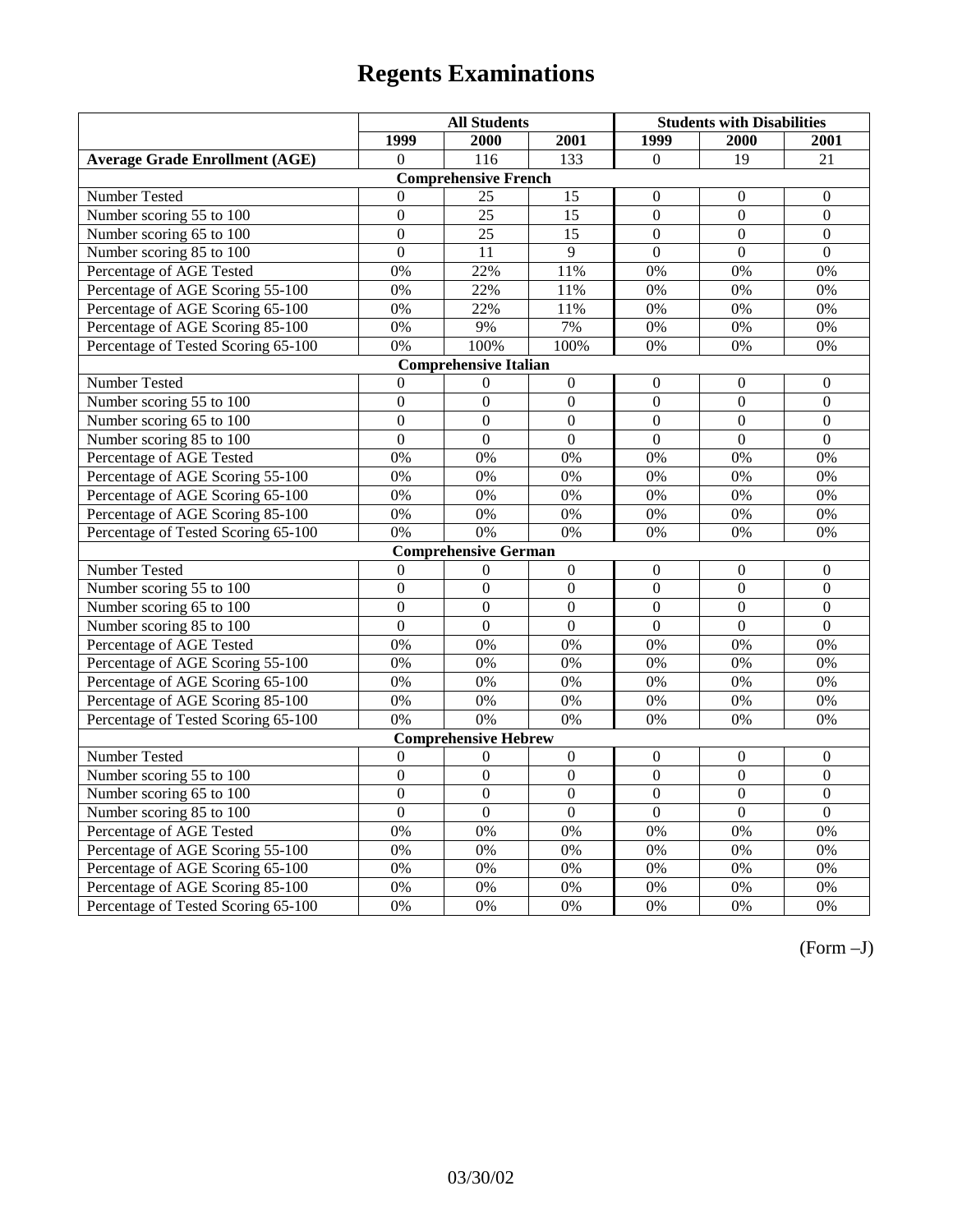|                                       | <b>All Students</b> |                              |                  | <b>Students with Disabilities</b> |                |                |
|---------------------------------------|---------------------|------------------------------|------------------|-----------------------------------|----------------|----------------|
|                                       | 1999                | 2000                         | 2001             | 1999                              | 2000           | 2001           |
| <b>Average Grade Enrollment (AGE)</b> | $\theta$            | 116                          | 133              | $\Omega$                          | 19             | 21             |
|                                       |                     | <b>Comprehensive Spanish</b> |                  |                                   |                |                |
| Number Tested                         | $\theta$            | 22                           | 37               | $\boldsymbol{0}$                  | $\overline{0}$ | $\overline{2}$ |
| Number scoring 55 to 100              | $\mathbf{0}$        | 22                           | 37               | $\theta$                          | $\overline{0}$ | #              |
| Number scoring 65 to 100              | $\mathbf{0}$        | 20                           | 37               | $\overline{0}$                    | $\overline{0}$ | #              |
| Number scoring 85 to 100              | $\theta$            | 12                           | 28               | $\Omega$                          | $\theta$       | #              |
| Percentage of AGE Tested              | 0%                  | 19%                          | 28%              | 0%                                | 0%             | #              |
| Percentage of AGE Scoring 55-100      | 0%                  | 19%                          | 28%              | 0%                                | 0%             | #              |
| Percentage of AGE Scoring 65-100      | 0%                  | 17%                          | 28%              | 0%                                | 0%             | #              |
| Percentage of AGE Scoring 85-100      | 0%                  | 10%                          | 21%              | 0%                                | 0%             | $\#$           |
| Percentage of Tested Scoring 65-100   | 0%                  | 91%                          | 100%             | 0%                                | 0%             | #              |
|                                       |                     | <b>Comprehensive Latin</b>   |                  |                                   |                |                |
| Number Tested                         | 0                   | 0                            | $\mathbf{0}$     | $\theta$                          | $\overline{0}$ | $\overline{0}$ |
| Number scoring 55 to 100              | $\overline{0}$      | $\mathbf{0}$                 | $\Omega$         | $\theta$                          | $\theta$       | $\theta$       |
| Number scoring 65 to 100              | $\overline{0}$      | $\overline{0}$               | $\boldsymbol{0}$ | $\overline{0}$                    | $\theta$       | $\theta$       |
| Number scoring 85 to 100              | $\theta$            | $\theta$                     | $\Omega$         | $\theta$                          | $\theta$       | $\theta$       |
| Percentage of AGE Tested              | 0%                  | 0%                           | 0%               | 0%                                | 0%             | 0%             |
| Percentage of AGE Scoring 55-100      | 0%                  | 0%                           | 0%               | 0%                                | 0%             | 0%             |
| Percentage of AGE Scoring 65-100      | 0%                  | 0%                           | 0%               | 0%                                | 0%             | 0%             |
| Percentage of AGE Scoring 85-100      | $0\%$               | 0%                           | 0%               | 0%                                | 0%             | 0%             |
| Percentage of Tested Scoring 65-100   | 0%                  | 0%                           | 0%               | 0%                                | 0%             | 0%             |

 $(Form - K)$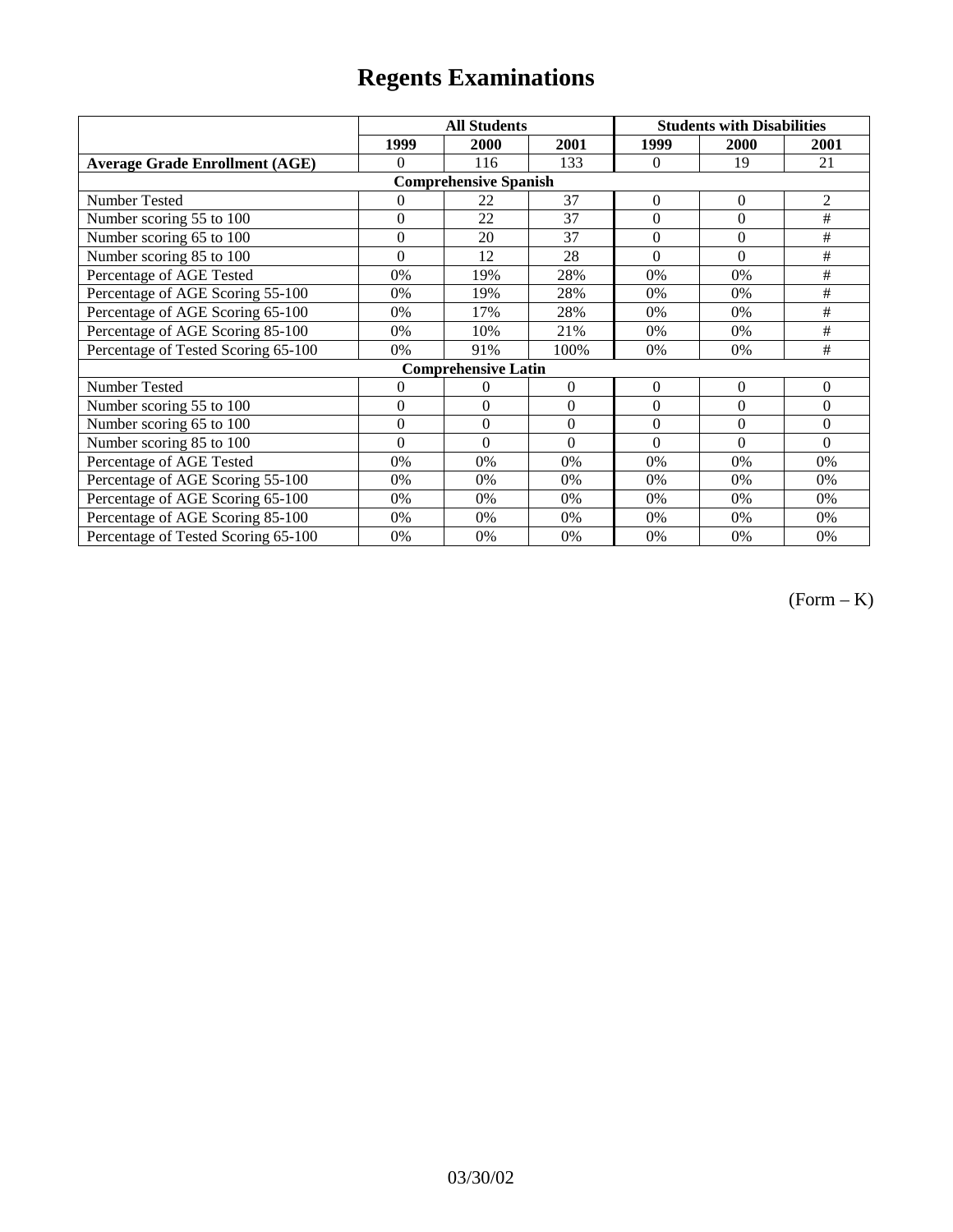|                                       | <b>All Students</b> |                                       |                | <b>Students with Disabilities</b> |                |                  |  |  |
|---------------------------------------|---------------------|---------------------------------------|----------------|-----------------------------------|----------------|------------------|--|--|
|                                       | 1999                | 2000                                  | 2001           | 1999                              | 2000           | 2001             |  |  |
| <b>Average Grade Enrollment (AGE)</b> | $\boldsymbol{0}$    | 116                                   | 133            | $\overline{0}$                    | 19             | 21               |  |  |
|                                       |                     | Math II                               |                |                                   |                |                  |  |  |
| Number Tested                         | $\boldsymbol{0}$    | 137                                   | 94             | $\boldsymbol{0}$                  | 5              | 5                |  |  |
| Number scoring 55 to 100              | $\mathbf{0}$        | 81                                    | 65             | $\overline{0}$                    | $\overline{3}$ | $\overline{2}$   |  |  |
| Number scoring 65 to 100              | $\boldsymbol{0}$    | 58                                    | 53             | $\overline{0}$                    | 3              | $\overline{c}$   |  |  |
| Number scoring 85 to 100              | $\overline{0}$      | 22                                    | 19             | $\overline{0}$                    | $\mathbf{1}$   | $\mathbf{1}$     |  |  |
| Percentage of AGE Tested              | 0%                  | 118%                                  | 71%            | 0%                                | 26%            | 24%              |  |  |
| Percentage of AGE Scoring 55-100      | 0%                  | 70%                                   | 49%            | $0\%$                             | 16%            | 10%              |  |  |
| Percentage of AGE Scoring 65-100      | 0%                  | 50%                                   | 40%            | $0\%$                             | 16%            | 10%              |  |  |
| Percentage of AGE Scoring 85-100      | 0%                  | 19%                                   | 14%            | $0\%$                             | 5%             | 5%               |  |  |
| Percentage of Tested Scoring 65-100   | 0%                  | 42%                                   | 56%            | 0%                                | 60%            | 40%              |  |  |
| Math III                              |                     |                                       |                |                                   |                |                  |  |  |
| Number Tested                         | $\boldsymbol{0}$    | 41                                    | 68             | $\boldsymbol{0}$                  | $\mathbf{1}$   | 1                |  |  |
| Number scoring 55 to 100              | $\boldsymbol{0}$    | 35                                    | 35             | $\overline{0}$                    | $\#$           | $\#$             |  |  |
| Number scoring 65 to 100              | $\boldsymbol{0}$    | 29                                    | 26             | $\Omega$                          | $\#$           | $\#$             |  |  |
| Number scoring 85 to 100              | $\mathbf{0}$        | 8                                     | 11             | $\Omega$                          | $\#$           | $\#$             |  |  |
| Percentage of AGE Tested              | 0%                  | 35%                                   | 51%            | 0%                                | $\#$           | $\#$             |  |  |
| Percentage of AGE Scoring 55-100      | 0%                  | 30%                                   | 26%            | 0%                                | $\#$           | $\#$             |  |  |
| Percentage of AGE Scoring 65-100      | 0%                  | 25%                                   | 20%            | 0%                                | $\#$           | $\#$             |  |  |
| Percentage of AGE Scoring 85-100      | 0%                  | 7%                                    | 8%             | 0%                                | $\#$           | $\#$             |  |  |
| Percentage of Tested Scoring 65-100   | 0%                  | 71%                                   | 38%            | 0%                                | $\#$           | $\#$             |  |  |
|                                       |                     | Math B (first administered June 2001) |                |                                   |                |                  |  |  |
| Number Tested                         |                     |                                       | $\overline{0}$ |                                   |                | $\boldsymbol{0}$ |  |  |
| Number scoring 55 to 100              |                     |                                       | $\overline{0}$ |                                   |                | $\boldsymbol{0}$ |  |  |
| Number scoring 65 to 100              |                     |                                       | $\mathbf{0}$   |                                   |                | $\boldsymbol{0}$ |  |  |
| Number scoring 85 to 100              |                     |                                       | $\overline{0}$ |                                   |                | $\mathbf{0}$     |  |  |
| Percentage of AGE Tested              |                     |                                       | 0%             |                                   |                | 0%               |  |  |
| Percentage of AGE Scoring 55-100      |                     |                                       | 0%             |                                   |                | 0%               |  |  |
| Percentage of AGE Scoring 65-100      |                     |                                       | 0%             |                                   |                | 0%               |  |  |
| Percentage of AGE Scoring 85-100      |                     |                                       | 0%             |                                   |                | 0%               |  |  |
| Percentage of Tested Scoring 65-100   |                     |                                       | 0%             |                                   |                | 0%               |  |  |

 $(Form - L)$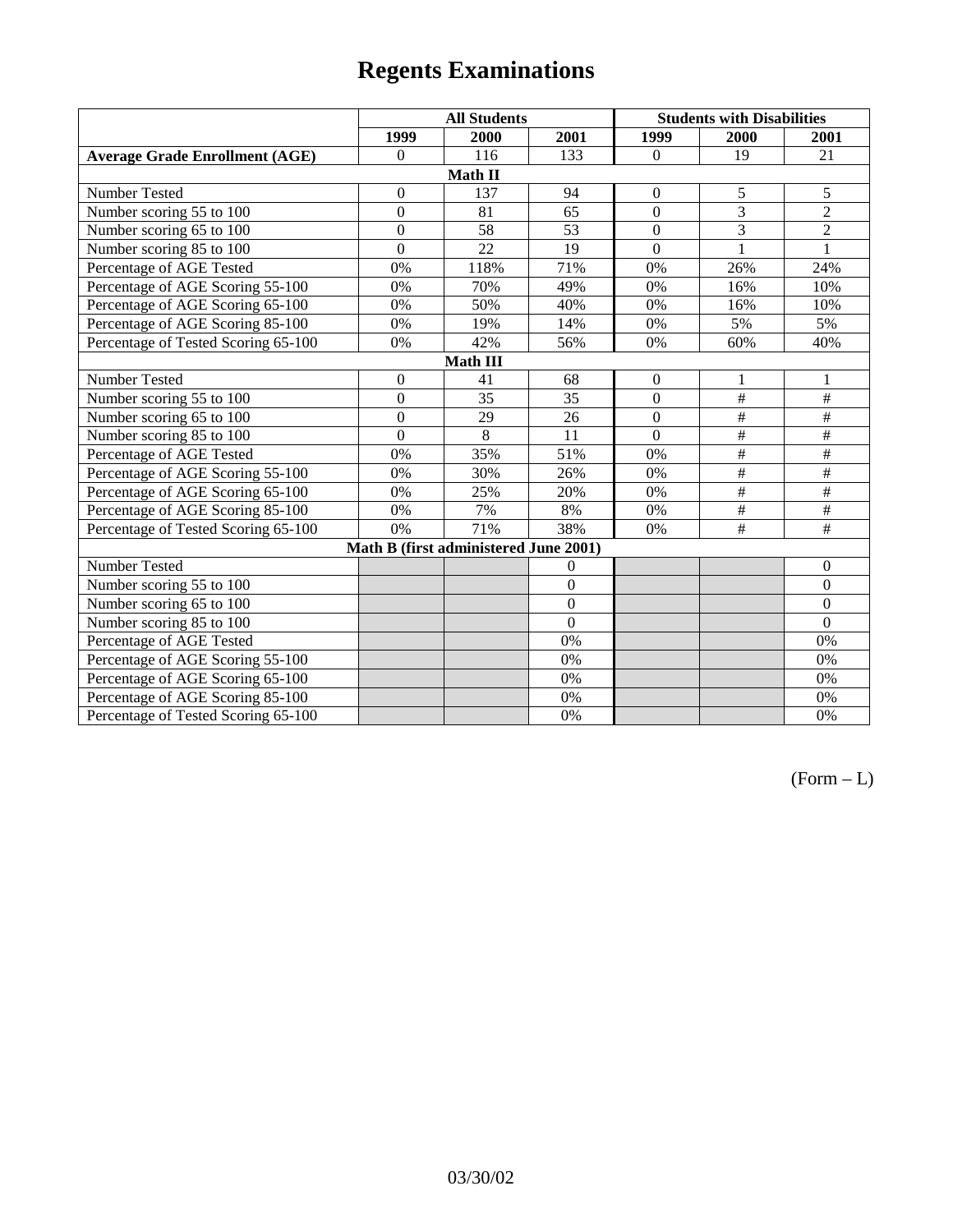|                                                                | <b>All Students</b> |                                                 |                 | <b>Students with Disabilities</b> |                |                                   |  |  |
|----------------------------------------------------------------|---------------------|-------------------------------------------------|-----------------|-----------------------------------|----------------|-----------------------------------|--|--|
|                                                                | 1999                | 2000                                            | 2001            | 1999                              | 2000           | 2001                              |  |  |
| <b>Average Grade Enrollment (AGE)</b>                          | $\Omega$            | 116                                             | 133             | $\theta$                          | 19             | $\overline{21}$                   |  |  |
| Earth Science (last administered January 2001)                 |                     |                                                 |                 |                                   |                |                                   |  |  |
| Number Tested                                                  | $\Omega$            | $\Omega$                                        | $\Omega$        | $\mathbf{0}$                      | $\mathbf{0}$   | $\theta$                          |  |  |
| Number scoring 55 to 100                                       | $\boldsymbol{0}$    | $\mathbf{0}$                                    | $\overline{0}$  | $\mathbf{0}$                      | $\mathbf{0}$   | $\overline{0}$                    |  |  |
| Number scoring 65 to 100                                       | $\overline{0}$      | $\mathbf{0}$                                    | $\overline{0}$  | $\overline{0}$                    | $\mathbf{0}$   | $\mathbf{0}$                      |  |  |
| Number scoring 85 to 100                                       | $\boldsymbol{0}$    | $\overline{0}$                                  | $\overline{0}$  | $\overline{0}$                    | $\overline{0}$ | $\overline{0}$                    |  |  |
| Percentage of AGE Tested                                       | 0%                  | 0%                                              | 0%              | 0%                                | 0%             | 0%                                |  |  |
| Percentage of AGE Scoring 55-100                               | 0%                  | 0%                                              | 0%              | 0%                                | 0%             | 0%                                |  |  |
| Percentage of AGE Scoring 65-100                               | 0%                  | 0%                                              | 0%              | 0%                                | 0%             | 0%                                |  |  |
| Percentage of AGE Scoring 85-100                               | 0%                  | 0%                                              | 0%              | 0%                                | 0%             | 0%                                |  |  |
| Percentage of Tested Scoring 65-100                            | 0%                  | 0%                                              | 0%              | 0%                                | 0%             | 0%                                |  |  |
| Physical Setting: Earth Science (first administered June 2001) |                     |                                                 |                 |                                   |                |                                   |  |  |
| Number Tested                                                  |                     |                                                 | 305             |                                   |                | 38                                |  |  |
| Number scoring 55 to 100                                       |                     |                                                 | 299             |                                   |                | 38                                |  |  |
| Number scoring 65 to 100                                       |                     |                                                 | 291             |                                   |                | 37                                |  |  |
| Number scoring 85 to 100                                       |                     |                                                 | 119             |                                   |                | 6                                 |  |  |
| Percentage of AGE Tested                                       |                     |                                                 | 229%            |                                   |                | 181%                              |  |  |
| Percentage of AGE Scoring 55-100                               |                     |                                                 | 225%            |                                   |                | 181%                              |  |  |
| Percentage of AGE Scoring 65-100                               |                     |                                                 | 219%            |                                   |                | 176%                              |  |  |
| Percentage of AGE Scoring 85-100                               |                     |                                                 | 89%             |                                   |                | 29%                               |  |  |
| Percentage of Tested Scoring 65-100                            |                     |                                                 | 95%             |                                   |                | 97%                               |  |  |
|                                                                |                     | <b>Biology (last administered January 2001)</b> |                 |                                   |                |                                   |  |  |
| Number Tested                                                  | 0                   | 143                                             | 1               | $\theta$                          | 17             | $\theta$                          |  |  |
| Number scoring 55 to 100                                       | $\boldsymbol{0}$    | 128                                             | $\overline{\#}$ | $\mathbf{0}$                      | 11             | $\overline{0}$                    |  |  |
| Number scoring 65 to 100                                       | $\overline{0}$      | 111                                             | $\overline{\#}$ | $\overline{0}$                    | 5              | $\overline{0}$                    |  |  |
| Number scoring 85 to 100                                       | $\boldsymbol{0}$    | $\overline{37}$                                 | $\overline{\#}$ | $\boldsymbol{0}$                  | $\Omega$       | $\theta$                          |  |  |
| Percentage of AGE Tested                                       | 0%                  | 123%                                            | $\#$            | 0%                                | 89%            | 0%                                |  |  |
| Percentage of AGE Scoring 55-100                               | 0%                  | 110%                                            | $\overline{t}$  | 0%                                | 58%            | 0%                                |  |  |
| Percentage of AGE Scoring 65-100                               | 0%                  | 96%                                             | $\#$            | 0%                                | 26%            | 0%                                |  |  |
| Percentage of AGE Scoring 85-100                               | 0%                  | 32%                                             | $\overline{\#}$ | 0%                                | $0\%$          | 0%                                |  |  |
| Percentage of Tested Scoring 65-100                            | 0%                  | 78%                                             | $\overline{\#}$ | 0%                                | 29%            | 0%                                |  |  |
| Chemistry                                                      |                     |                                                 |                 |                                   |                |                                   |  |  |
| Number Tested                                                  | $\boldsymbol{0}$    | 35                                              | 60              | $\mathbf{0}$                      | $\mathbf{0}$   | $\mathbf{0}$                      |  |  |
| Number scoring 55 to 100                                       | $\mathbf{0}$        | 31                                              | $\overline{57}$ | $\mathbf{0}$                      | $\mathbf{0}$   | $\mathbf{0}$                      |  |  |
| Number scoring 65 to 100                                       | $\overline{0}$      | 25                                              | 50              | $\overline{0}$                    | $\mathbf{0}$   | $\overline{0}$                    |  |  |
| Number scoring 85 to 100                                       | $\overline{0}$      | $\overline{7}$                                  | 16              | $\mathbf{0}$                      | $\mathbf{0}$   | $\mathbf{0}$                      |  |  |
| Percentage of AGE Tested                                       | 0%                  | 30%                                             | 45%             | 0%                                | 0%             | 0%                                |  |  |
| Percentage of AGE Scoring 55-100                               | 0%                  | 27%                                             | 43%             | 0%                                | 0%             | 0%                                |  |  |
| Percentage of AGE Scoring 65-100                               | 0%                  | 22%                                             | 38%             | 0%                                | 0%             | 0%                                |  |  |
| Percentage of AGE Scoring 85-100                               | 0%                  | 6%                                              | 12%             | 0%                                | 0%             | 0%                                |  |  |
| Percentage of Tested Scoring 65-100                            | 0%                  | 71%                                             | 83%             | 0%                                | 0%             | 0%<br>$\sqrt{12}$<br>$\mathbf{A}$ |  |  |

(Form – M)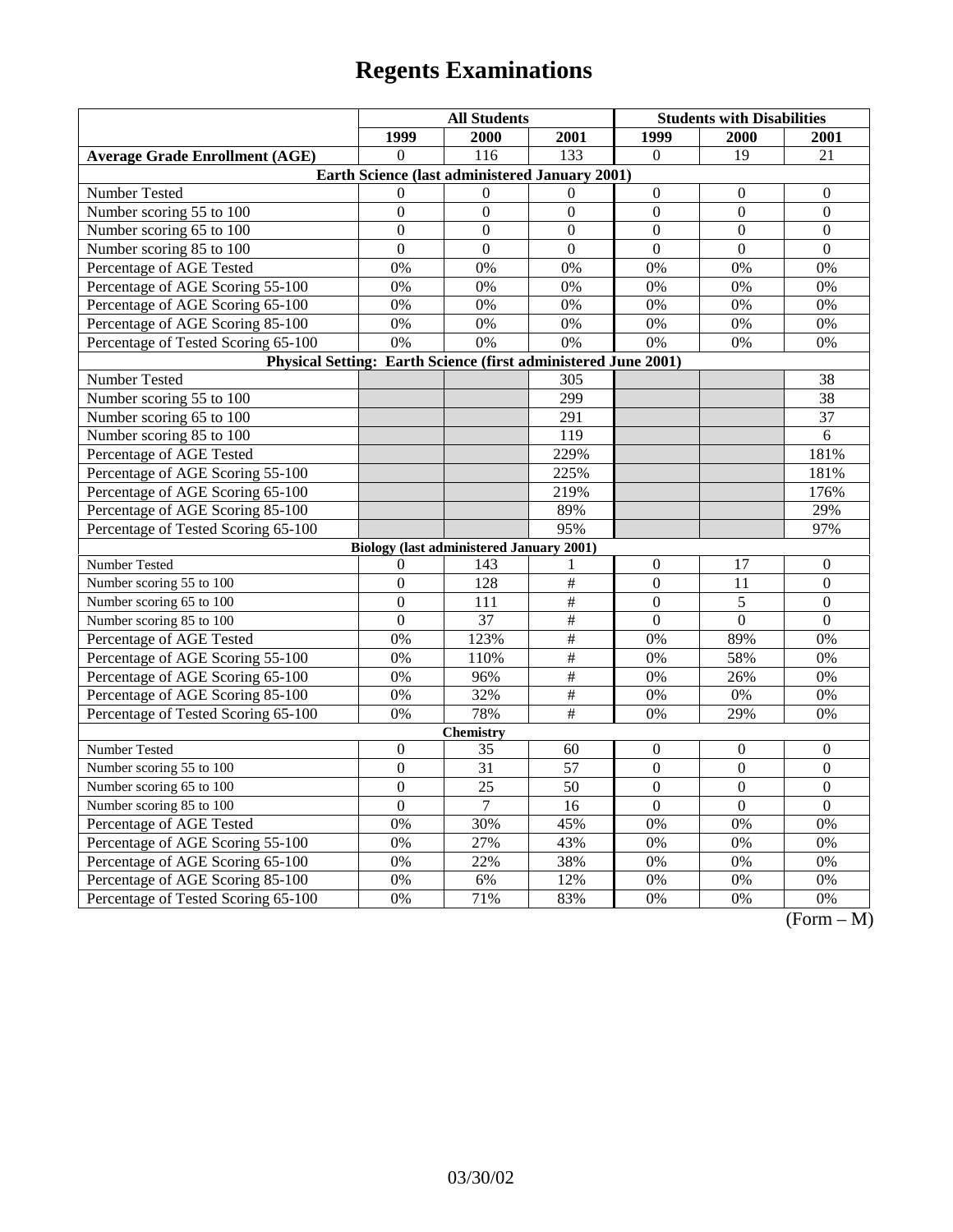|                                                   | <b>All Students</b> |      |      | <b>Students with Disabilities</b> |          |                  |  |  |
|---------------------------------------------------|---------------------|------|------|-----------------------------------|----------|------------------|--|--|
|                                                   | 1999                | 2000 | 2001 | 1999                              | 2000     | 2001             |  |  |
| <b>Average Grade Enrollment (AGE)</b>             | 0                   | 116  | 133  | $\Omega$                          | 19       | 21               |  |  |
| Living Environment (first administered June 2001) |                     |      |      |                                   |          |                  |  |  |
| <b>Number Tested</b>                              |                     |      | 108  |                                   |          | 15               |  |  |
| Number scoring 55 to 100                          |                     |      | 108  |                                   |          | 15               |  |  |
| Number scoring 65 to 100                          |                     |      | 105  |                                   |          | 12               |  |  |
| Number scoring 85 to 100                          |                     |      | 34   |                                   |          | 3                |  |  |
| Percentage of AGE Tested                          |                     |      | 81%  |                                   |          | 71%              |  |  |
| Percentage of AGE Scoring 55-100                  |                     |      | 81%  |                                   |          | 71%              |  |  |
| Percentage of AGE Scoring 65-100                  |                     |      | 79%  |                                   |          | 57%              |  |  |
| Percentage of AGE Scoring 85-100                  |                     |      | 26%  |                                   |          | 14%              |  |  |
| Percentage of Tested Scoring 65-100               |                     |      | 97%  |                                   |          | 80%              |  |  |
| <b>Physics</b>                                    |                     |      |      |                                   |          |                  |  |  |
| Number Tested                                     | $\overline{0}$      | 30   | 12   | $\Omega$                          | $\theta$ | $\boldsymbol{0}$ |  |  |
| Number scoring 55 to 100                          | $\theta$            | 30   | 12   | $\Omega$                          | $\theta$ | $\theta$         |  |  |
| Number scoring 65 to 100                          | $\overline{0}$      | 30   | 12   | $\mathbf{0}$                      | $\Omega$ | $\theta$         |  |  |
| Number scoring 85 to 100                          | $\theta$            | 12   | 5    | $\Omega$                          | $\Omega$ | $\Omega$         |  |  |
| Percentage of AGE Tested                          | 0%                  | 26%  | 9%   | 0%                                | 0%       | 0%               |  |  |
| Percentage of AGE Scoring 55-100                  | 0%                  | 26%  | 9%   | 0%                                | 0%       | 0%               |  |  |
| Percentage of AGE Scoring 65-100                  | 0%                  | 26%  | 9%   | 0%                                | 0%       | 0%               |  |  |
| Percentage of AGE Scoring 85-100                  | 0%                  | 10%  | 4%   | 0%                                | 0%       | 0%               |  |  |
| Percentage of Tested Scoring 65-100               | 0%                  | 100% | 100% | 0%                                | 0%       | 0%               |  |  |

 $(Form - N)$